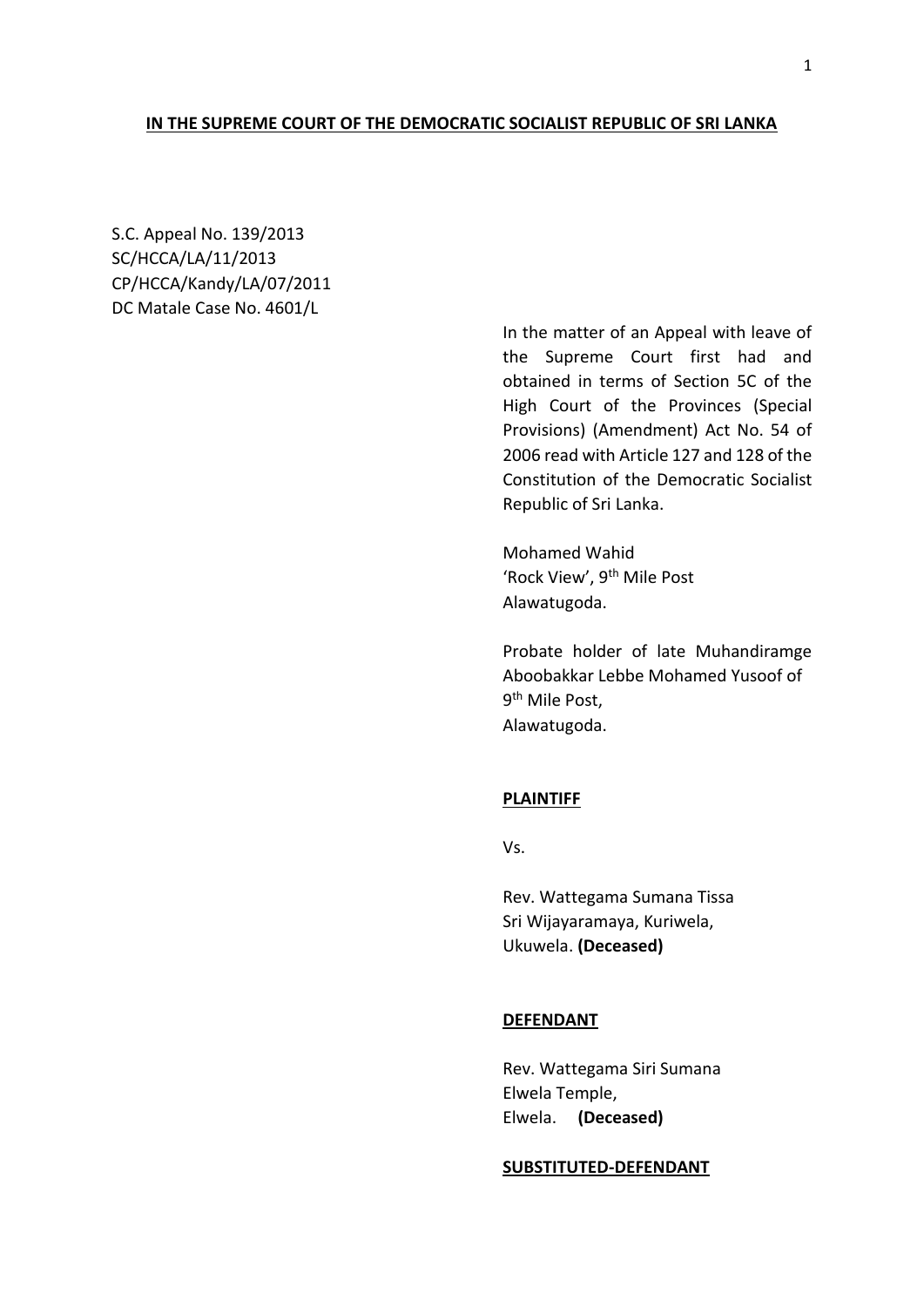Rev. Kalundewe Chandrasiri Elwela Temple, Elwela.

### **SUBSTITUTED DEFENDANT**

AND

Rev. Kalundewe Chandrasiri Elwela Temple, Elwela.

## **SUBSTITUTED-DEFENDANT-PETITIONER**

Vs.

Mohamed Wahid 'Rock View', 9th Mile Post Alawatugoda.

Probate holder of late Muhandiramge Aboobakkar Lebbe Mohamed Yusoof of 9<sup>th</sup> Mile Post, Alawatugoda.

## **PLAINTIFF-RESPONDENT**

AND NOW

Mohamed Wahid 'Rock View', 9<sup>th</sup> Mile Post Alawatugoda.

Probate holder of late Muhandiramge Aboobakkar Lebbe Mohamed Yusoof of 9<sup>th</sup> Mile Post, Alawatugoda.

## **PLAINTIFF-RESPONDENT-PETITIONER**

Vs.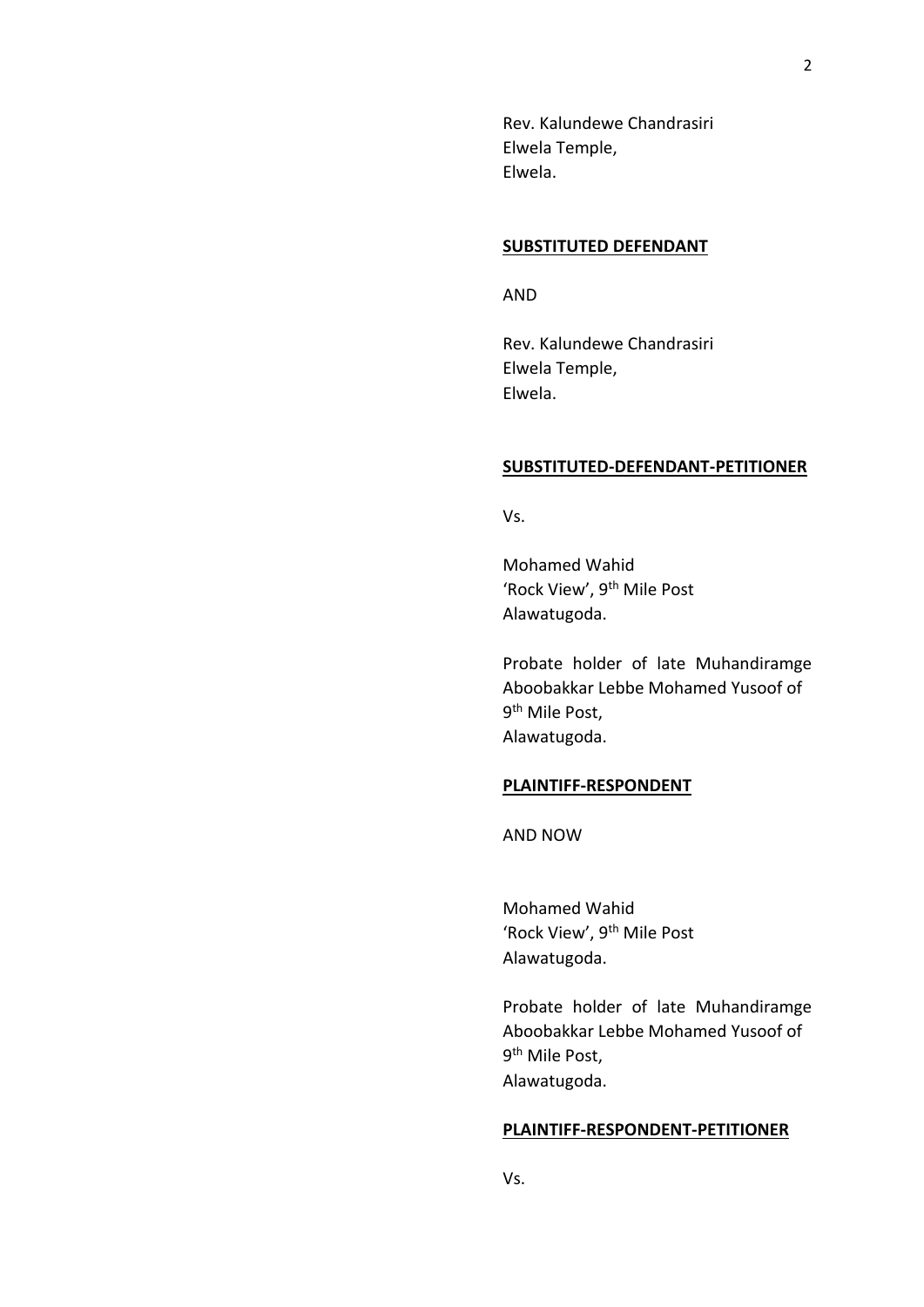Rev. Kalundewe Chandrasiri Elwela Temple, Elwela.

# **SUBSTITUTED-DEFENDANT-PETITIONER-RESPONDENT**

| <b>BEFORE:</b> | Sisira J. de Abrew J. |
|----------------|-----------------------|
|                | Anil Gooneratne J. &  |
|                | K. T. Chitrasiri J.   |

**COUNSEL:** Shabry Haleemdeen with Srimal Seneviratne for Plaintiff-Respondent-Appellant

> Kushan de Alwis P.C. with Rajiv Wijesinghe and B. Gamaarachchi For the Substituted-Defendant-Petitioner-Respondent

- **ARGUED ON:** 25.01.2017
- **DECIDED ON:** 07.03.2017

## **GOONERATNE J.**

This was an action filed in the District Court, Matale for a declaration of title and eviction of the Defendant-Petitioner-Respondent. Plaint was filed on 18.12.1992. Answer having being filed by the Defendant-Petitioner-Respondent, and thereafter the Plaintiff moved to file amended plaint for which the Defendant objected. However learned District Judge allowed the amended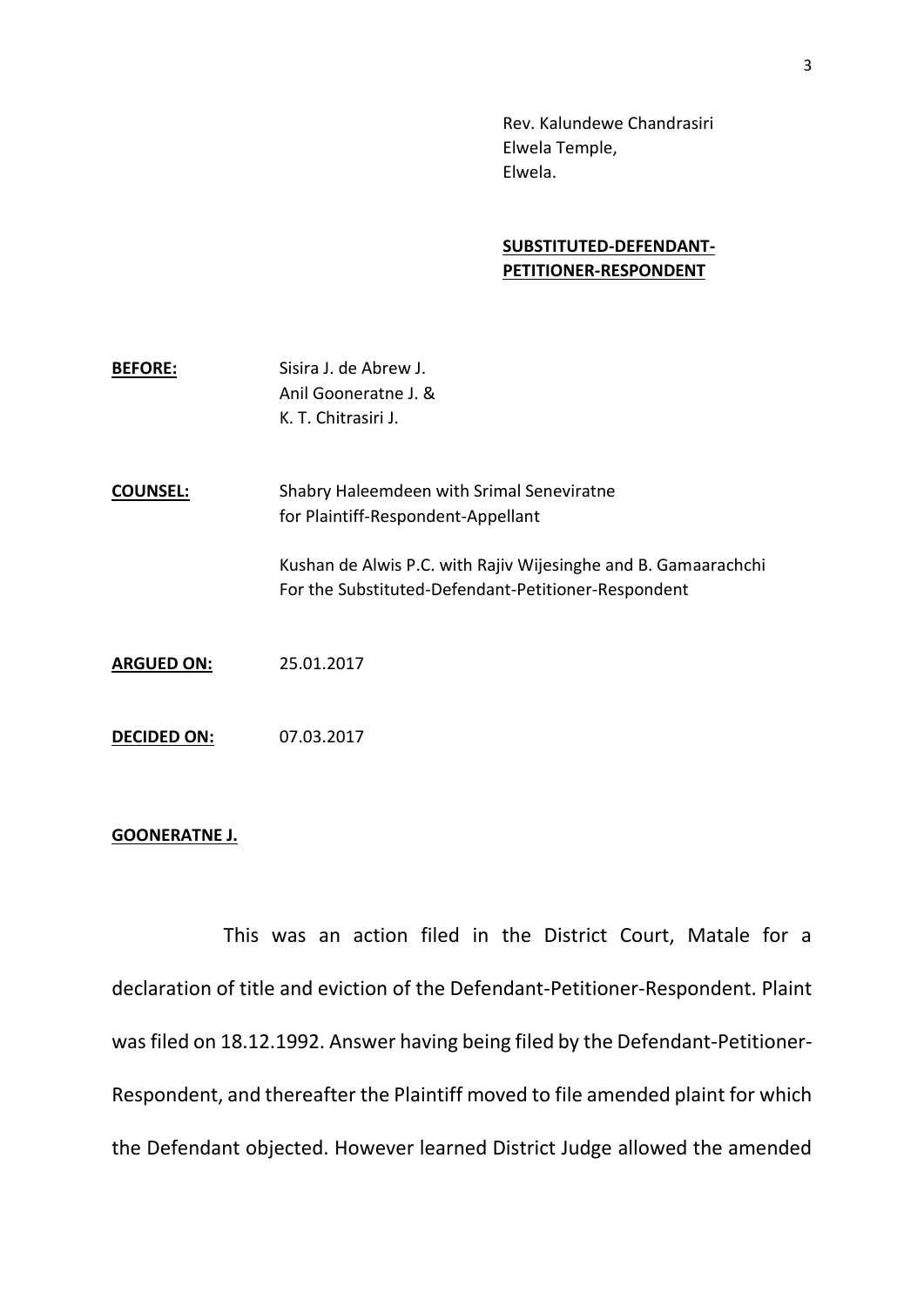plaint to be filed. Case proceeded to trial, and after trial action was dismissed. An appeal was preferred by the Appellant to the Civil Appellate High Court of Kandy. The Civil Appellate Court, set aside the Judgment of the District Judge and made order to hold a trial De Novo. Respondent appealed to the Supreme Court having sought Leave to Appeal which was allowed, and the Supreme Court by Order of 16.03.2008 dismissed the appeal of the Respondent.

Trial De Novo commenced on 21.10.2010 by raising 21 issues and issue Nos. 13, 14 & 15 were tried as preliminary issues. Preliminary issues relate to the date of filing plaint, (18.12.92) whether Plaintiff is entitled to rights on the amended plaint based on the stator determination published on 11.03.1994 as per the Land Reform Law, and the question of Plaintiff maintaining the action. Issues were answered in favour of the Appellate by the District Court. Being aggrieved by the judgment of the District Court, Respondent appealed to the Civil Appeal High Court, Kandy and the Civil Appellate High Court, allowed the appeal of the Defendant-Petitioner-Respondent and held that Plaintiff cannot maintain the action.

This court on or about 14.01.2013 granted Leave to Appeal to the Plaintiff-Respondent-Petitioner from the above order on the following questions of law.

16. (c ) Have their Lordships in the Civil Appellate High Court erred in law in not appreciating that by operation of law that the said Usoof became the Statutory Lessee of the land owned by him, with the right to make a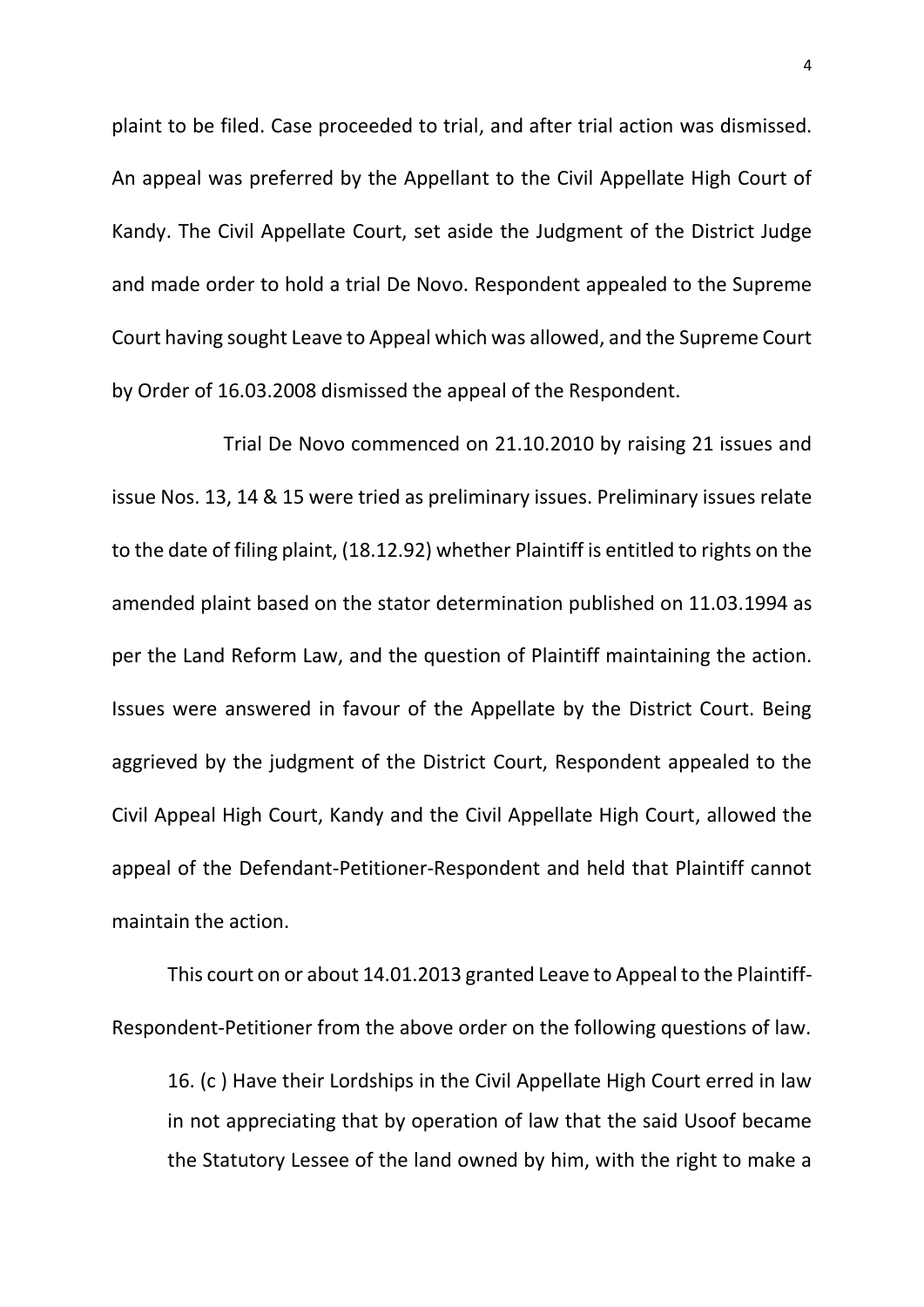declaration as to which portion of the land owned by him, he wishes to retain?

16 (f) Have their Lordships in the Civil Appellate High Court failed to appreciate that the Petitioner could proceed with the case to vindicate his title to the land which had been confirmed by the statutory determination?

In this case, according to the Land Reform Law, land in excess of the land ceiling as claimed by the Appellant vested in the Land Reform Commission. In brief the facts of this case are as follows. By a deed of transfer bearing No. 234 of 15.07.54 two persons namely Mohamed Ibrahim and Abdul Kapur transferred the property, the subject matter of this action to Abdul Hameed and Mohamed Yusoof (deceased). The Appellant is the probate holder or executor of late Mohomed Yusoof. As both Abdul Hameed and late Mohamed Yusoof owned more than 50 acres of land, by operation of law, according to provisions of the Land Reform Law, land which were co-owned in excess vested in the Land Reform Commission.

The scheme of the above law is that in terms of Section 5 of the said law after the date of commencement of this law, any person becomes the owner of agricultural land in excess of the ceiling, any such land owned by such person in excess shall as from that date deemed to vest in the commission and be held by that person under a statutory lease from the Land Reform Commission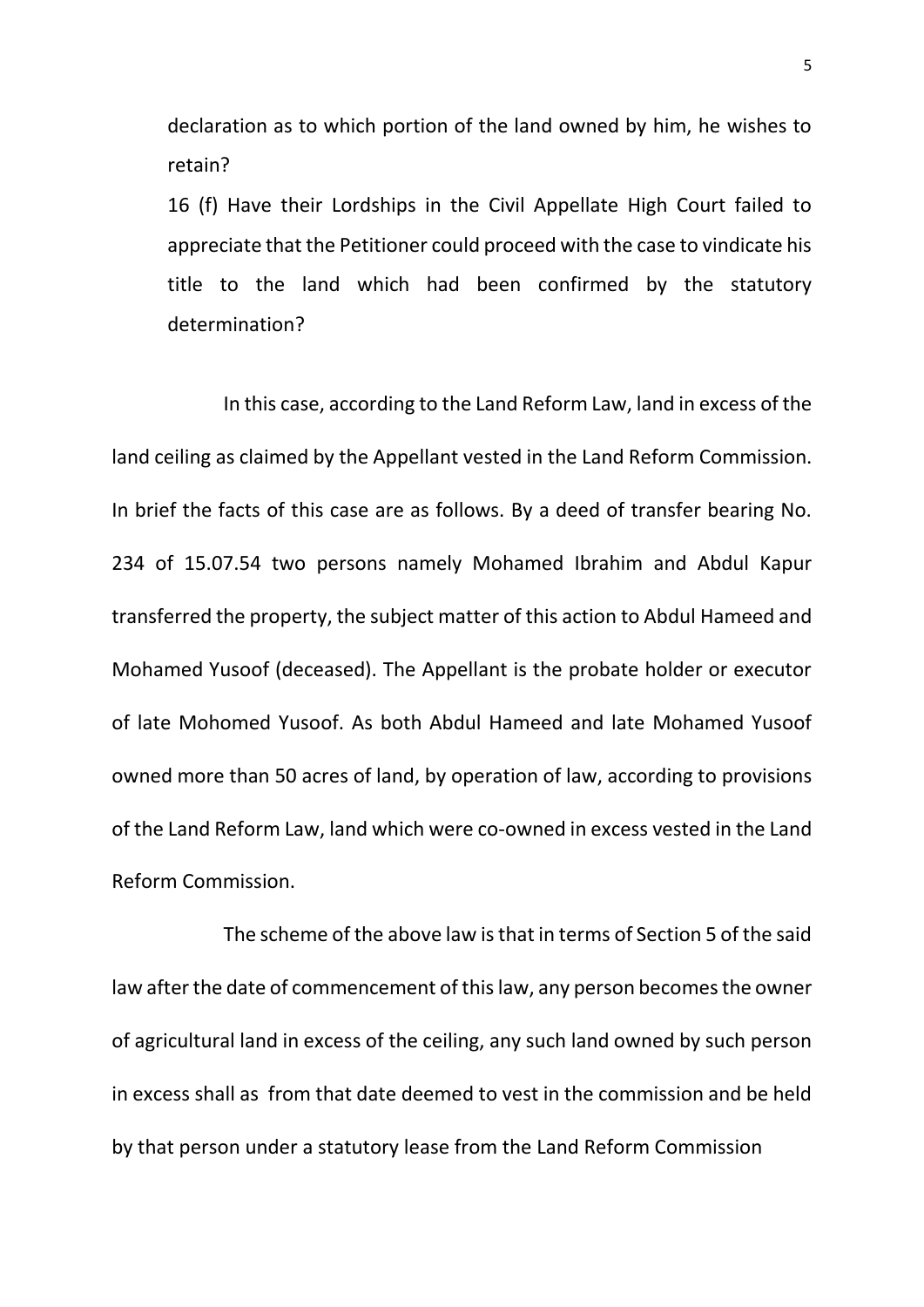Section 6 of the law states that when land is vested in the commission under the Land Reform Law, such vesting shall have the effect of giving the land vested in the commission absolute title to the commission, free from all encumbrances.

The above section of the law are plain and simple and needs no further interpretation to understand its contents. Plaintiff is claiming a declaration of title to the land in question. As such the important question to be decided is whether the Plaintiff-Appellant had title to the property when it was released to him and when action was filed in the District Court of Matale. To enable the Plaintiff to file a rei vindicatio action Plaintiff himself must have had title as observed by the learned High Court Judge. The material made available to this court no doubt suggest that by the time action was filed in the District Court, late Mohamed Yusoof in whose favour a declaration of title is sought had no title to the property in dispute. By that time property in dispute had vested in the Land Reform Commission. Action was instituted on 18.12.1992. Land Reform Commission published the statutory determination on 11.03.1994. (undisputed facts).

Section 18 of the law provides that every person who became a statutory lessee, within 1 month of publication in the Gazette by the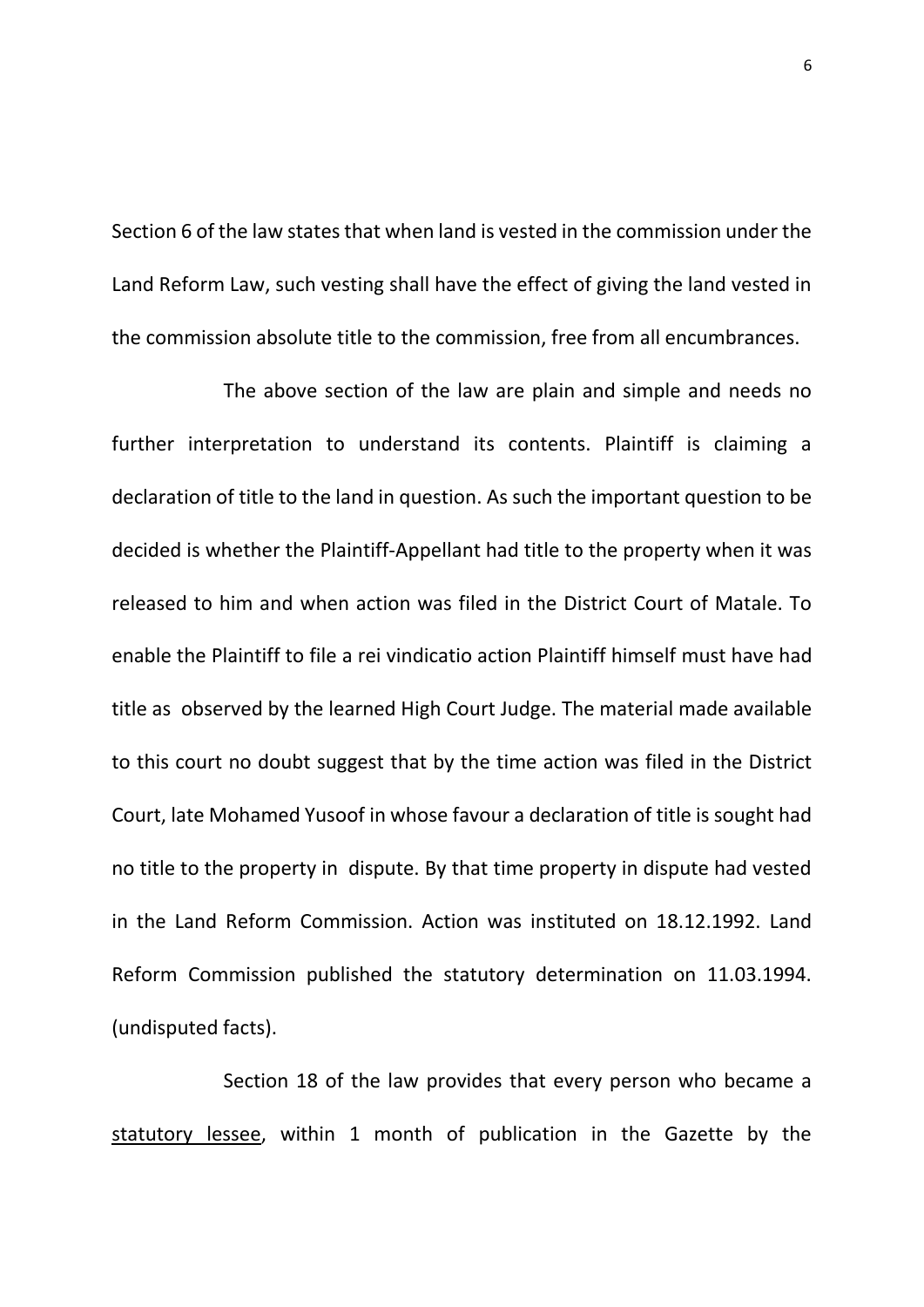commission, call upon the statutory lessee to make a statutory declaration in a prescribed form of the total extent of the agriculture land so held by him on such lease. The next two sections viz. Sections 19 and 20 of the Land Reform Law are the important provisions which would have a direct bearing to the case in hand. 19 (1) reads thus:

The following provisions shall apply on the receipt by the Commission of a statutory declaration made under section 18 –

- (a) The Commission shall, as soon as practicable, make a determination, in this Law referred to as a "statutory determination", specifying the portion or portions of the agricultural land owned by the statutory lessee which he shall be allowed to retain. In making such determination the Commission shall take into consideration the preference or preferences, if any, expressed by such lessee in the declaration as to the portion or portions of such land that he may be allowed to retain.
- (b) The Commission shall publish the statutory determination in the Gazette and shall also send a copy thereof to such lessee by registered letter through the post. Such determination shall be final and conclusive, and shall not be called in question in any court, whether by way of writ or otherwise.

## Section 20 reads thus:

Every statutory determination published in the Gazette under section 19 shall come into operation on the date of such publication and the Commission shall have no right, title or interest in the agricultural land specified in the statutory determination from the date of such publication.

The learned counsel for the Appellant took some pains to submit to us, that what is relevant is the date on which the commission decided to make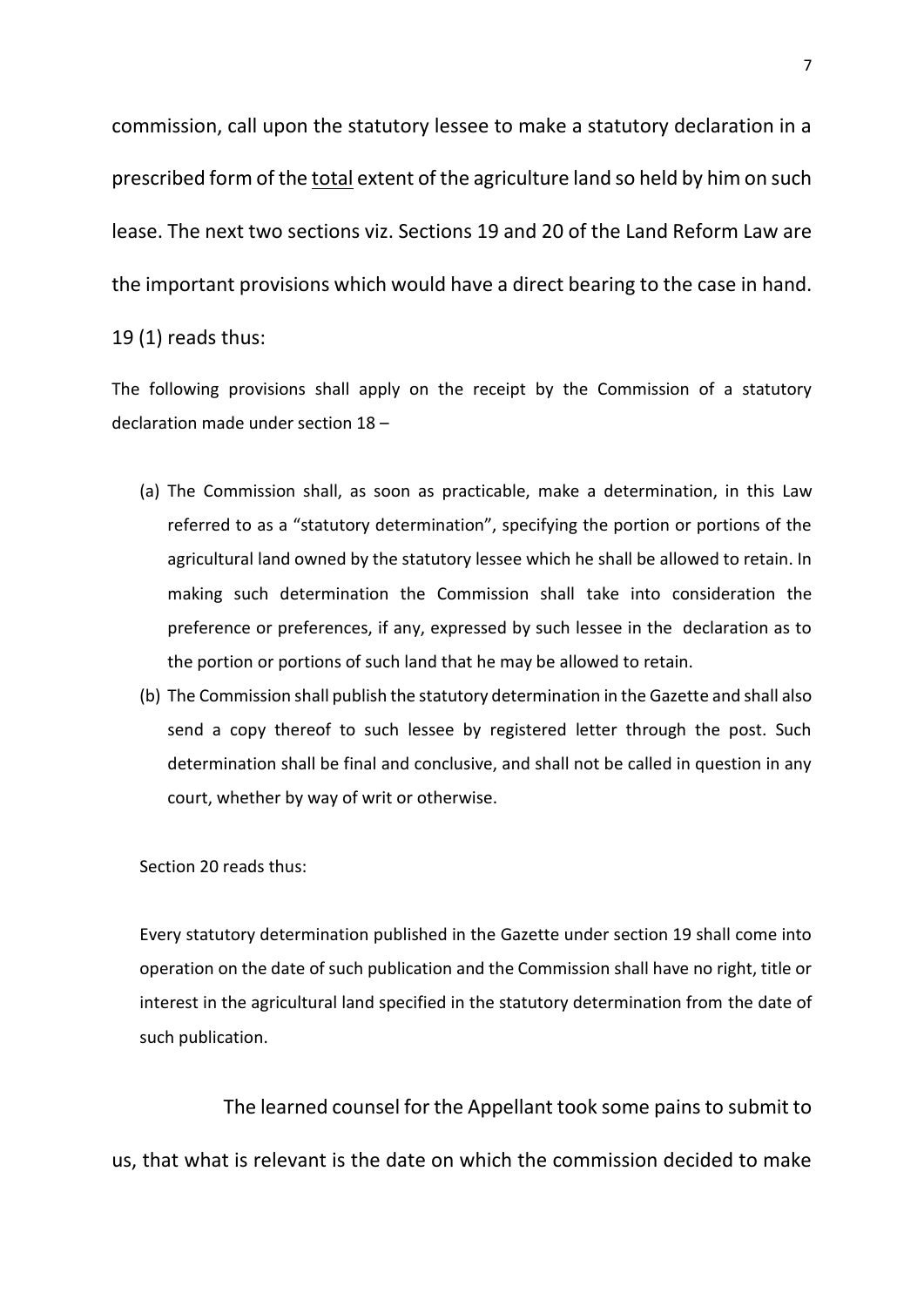a statutory determination, and for that purpose it would be necessary to have lead evidence in the District Court and sought to demonstrate that this question cannot be decided in the way "trial Judge permitted preliminary issues to be raised and ruled on same. However learned President's Counsel for the Respondent opposed the above submissions of learned counsel for the Appellant and submitted to this court that the above Sections 19 and 20 of the said law need no further explanation and what is material is the date of publication of the Gazette as provided by Section 20 of the said law.

The Learned President's Counsel invited this court to consider the following authorities and submitted to court that the law is settled on this issue, which had been considered even by the learned High Court Judge. In Gangegoda Appuhamillage Don Edmund Ananda Seneviratne, Krishnajeena Seneviratne Vs. Rohan Tissa Anthony Weeratunga, Tissa Indika Weeratunga

S.C. Appeal No. 18/2010: S.C minutes of 15.03.2012

Per Bandaranayake CJ:

A plain reading of the said Section 20, clearly indicates that when a Statutory Determination is published in the Gazette in terms of Section 19, from the date of such notification is published, the Land Reform Commission shall not have any right, title or interests in the said agricultural land. Accordingly, when an agricultural land owned by a person in excess of the ceiling on the date of commencement of the Land Reform Law had been vested in the Commission, and the said land be deemed to be held by such person under a statutory lease from the Commission, thereafter on the basis of a Statutory declaration made by the statutory lessee, if a Statutory Determination is made, the Land Reform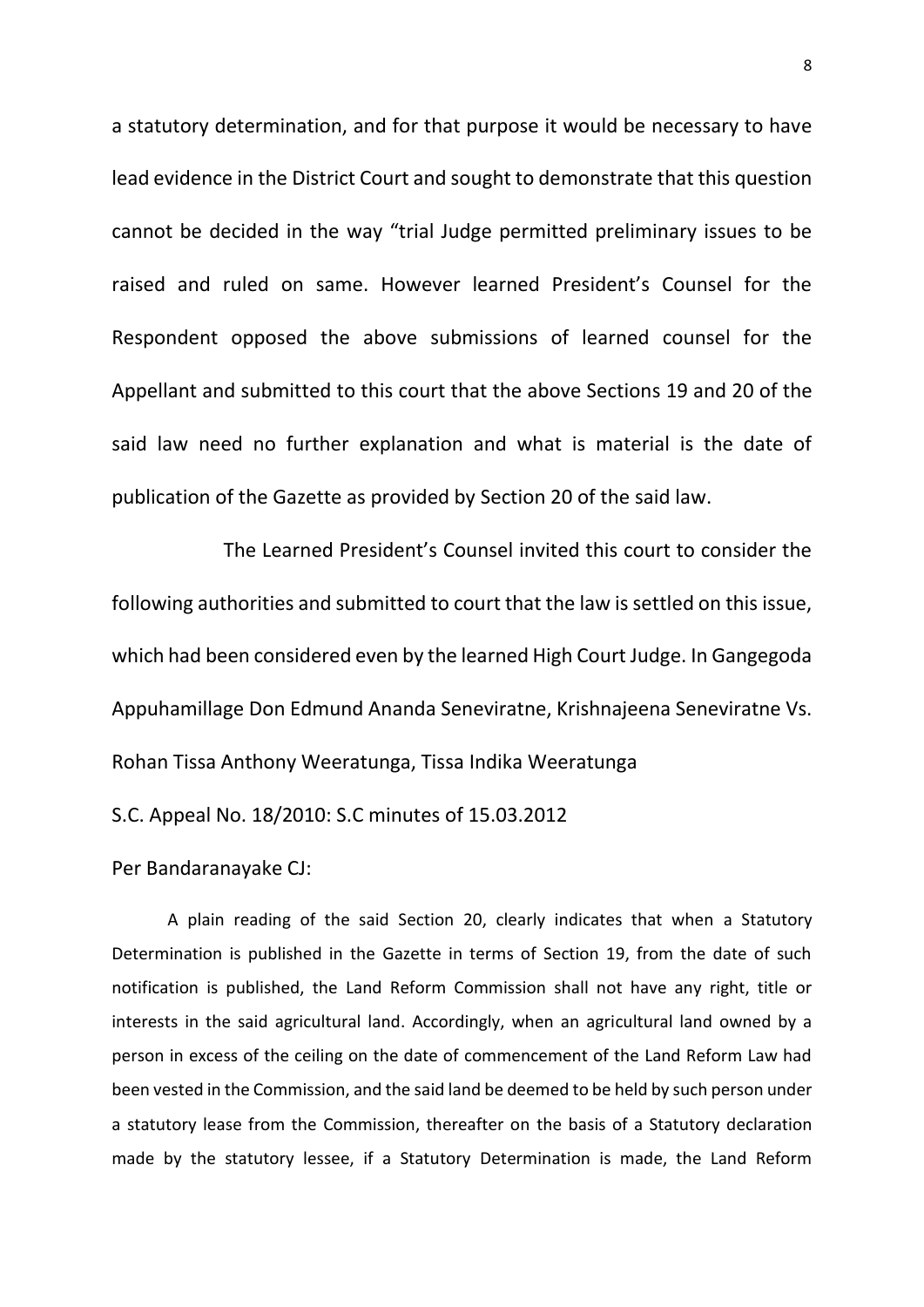Commission would not have any right, title or interest from the date of the publication in the Gazette of the Statutory Determination. Therefore when the Statutory Determination is made and the Gazette Notification is published, the person in whose favour the said Determination was made would become the owner of the land stipulated in the said Statutory Determination.

This position was considered in *Jinawathie and Others v. Emalin Perera ((1986) 2 Sri L.R. 121)* by a Divisional Bench of this Court. In that, the objectives of the Land Reform Law and the effects of a Statutory Determination were clearly considered and it was held that,

Once the statutory determination is made the person in whose favour it was made becomes owner of the land specified in the determination with all the incidents of ownership".

The questions of law is answered as follows:

16 (c ) No. High Court has not erred in law. Statutory lessee has a right to make a statutory declaration within 1 month as provided by Section 18 of the said law. The law is clear on this aspect but title will pass only on publication of the gazette by the commission as required by Section 20 of the Land Reform Law.

16(f) No. Appellant would not be entitled to relief as prayed for in his amended plaint.

In all the above circumstances of the case in hand, I affirm the judgment of the Civil Appellate High Court. Appellant no doubt commenced his action by filing plaint on 18.12.1992 and the statutory determination was made by gazette notification only on 11.03.1994. Therefore the action filed by the